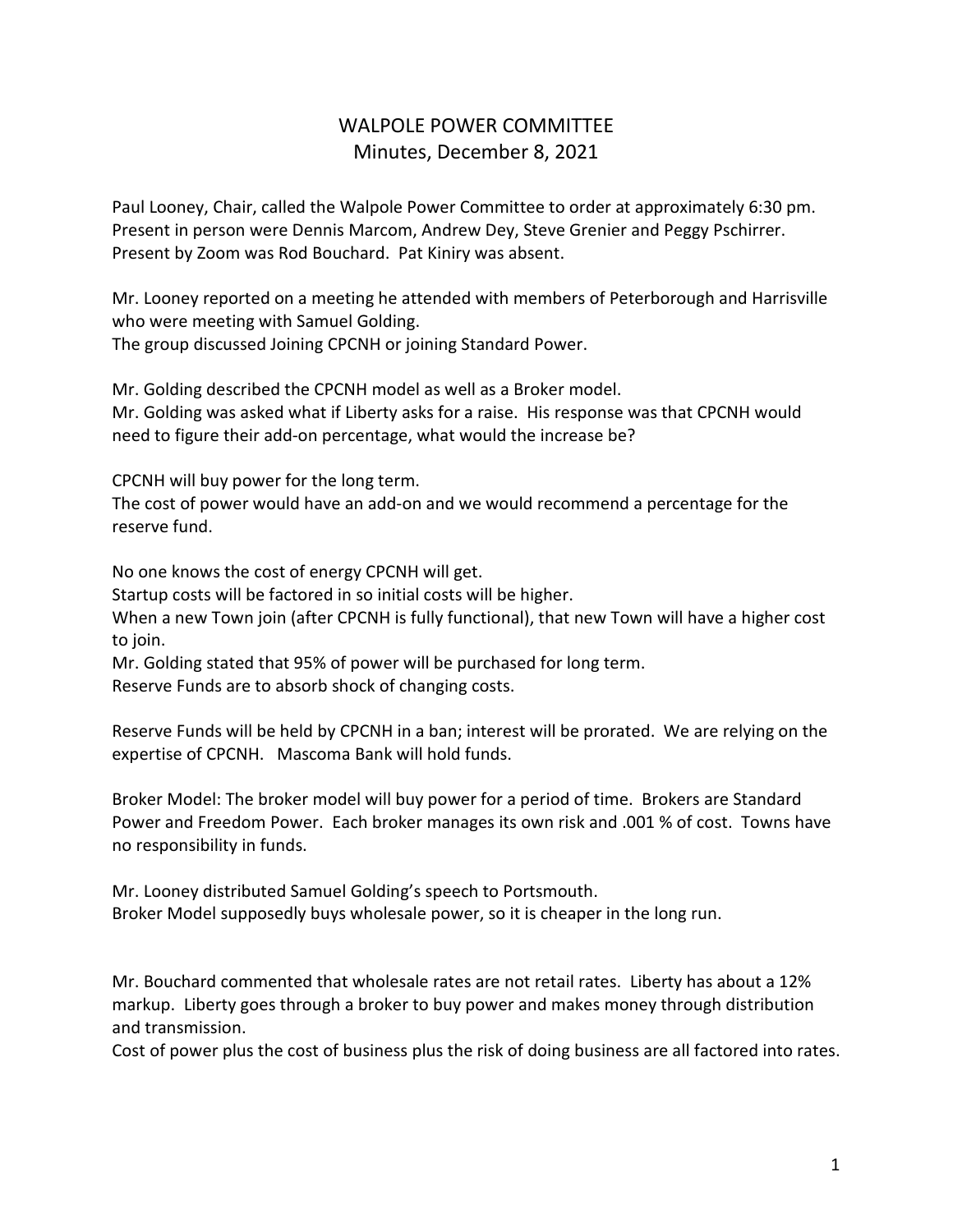Mr. Grenier ask if Liberty has a 12% markup on wholesale, will CPCNH be lower than our default rate of 8%? In three years with a reserve fund in place, could we lower our rates?

Could we have our own power generation? Lebanon has a solar farm and a bio generation plant. Hanover has a solar farm. Peterborough may have a solar farm.

Could we build our own power plant?

Our survey of residents reported 50% of those responding want cheaper power; 50% want greener power.

The Committee then reviewed changes to the Electric Aggregation Plan. Mr. Looney discussed the following sections:

Page 7: Plan needs PUC approval. Mr. Grenier asked is we are effectively still under the PUC? Mr. Bouchard responded that the PUC will be replaced with a Department of Energy.

Page 9: After PUC adopts rules and opens market, Coalition will launch Walpole Community Power

Page 13: Cost effective local programs provide new retail products and services that enable customers to:

\_Intelligently moderate their use of electricity from the grid during times of high wholesale power prices and when the physical grid is constrained (at-risk of not being able to deliver enough power to meet all customers" usage requirements during the hours of "real demand").

-Increase their use of electricity from the grid when wholesale prices are relatively low, and the physical grid is not constrained.

Page 13: As Walpole Community Power accrues financial reserves, the Coalition will be able to facilitate additional ways to lower costs, create new value, and further enhance the financial stability of the program. As one example, the accrual of sufficient reserves will allow Walpole Community Power to begin self-providing the collateral required for whole power market transactions and power purchase agreements. This will lower the capital costs and risk premiums otherwise embedded into the price of power contracts negotiated by the coalition.

## Page 16: Walpole's Policy Goals

The overall goal of community power aggregation is to harness the power of competitive markets and community-scale purchasing of electricity to reduce costs, increase supply options, enable grater customer choice, and provide services to enhance the lives of customers. We agreed at our last meeting to include the following Power Objectives:

\_Competitive Rates and Expanded Choices: Walpole Community Power will only launch if it is able to initially offer residential default rates that are lower than or competitive with those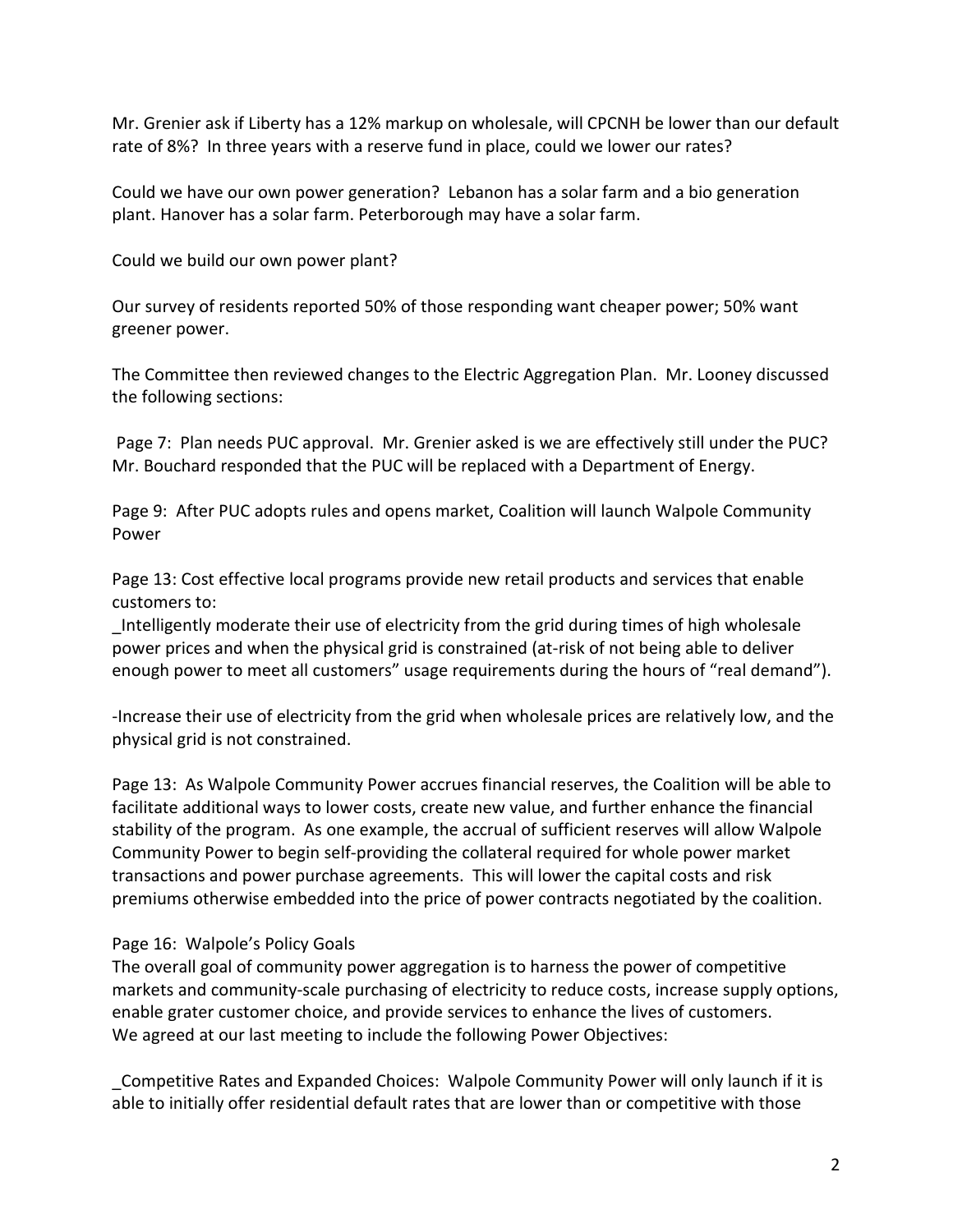offered by Liberty, and will additionally offer optional products, such as supply options with higher and lower levels of renewable energy and time-varying rates that enable the intelligent use of customer energy technology.

-Fiscal Stability and Financial Reserves: Walpole Community Power will adopt an Energy Risk Management Policy and deposit a portion of revenues into a reserve fund to ensure that the program remains able to offer competitive rates as market prices fluctuate over time- and therefore able to achieve Walpole's policy goals (such as development of local energy resources and programs).

\_ Consumer Protections & Public Advocacy: Walpole Community Power will ensure that the contracts entered on behalf of customers are fair and represent the interests of Walpole and the customers at the Legislature and Utility regulatory Commission on matters pertaining to Community Power, ratepayer protection and the creation of a more competitive efficient, and clen energy market for New Hampshire.

-Regional Collaborations: Walpole Community Power will collaborate with municipalities, other community power programs, and government agencies to jointly develop cost-effective local renewable generation and storage projects electric vehicle transit fleets and charging corridors, and other clean energy infrastructure developments.

-Grid Modernization: Walpole Community Power will join other community power programs to advocate for policies, regulations, and infrastructure investments such as the widespread deployment of interval meters and other Smart Grid infrastructure technologies necessary to enable innovative customer services and the intelligent use of new clean technologies, costeffective integration of local and regional renewable generation and the reliable operation of customer and community owned microgrids and utilities grid.

Page 18: The left-hand column in the chart which is headed DEFAULT SERVICE will be eliminated.

Page 19: Eliminate

The Committee then raised the following questions: Should we talk to Standard, Freedom, and/or Consolidated Communications?

Mr. Bouchard offered to produce some questions to ask these energy groups.

California power programs are going well. Massachusetts programs are run by the State. Cape Cod has a wind farm. CT – has Community Power.